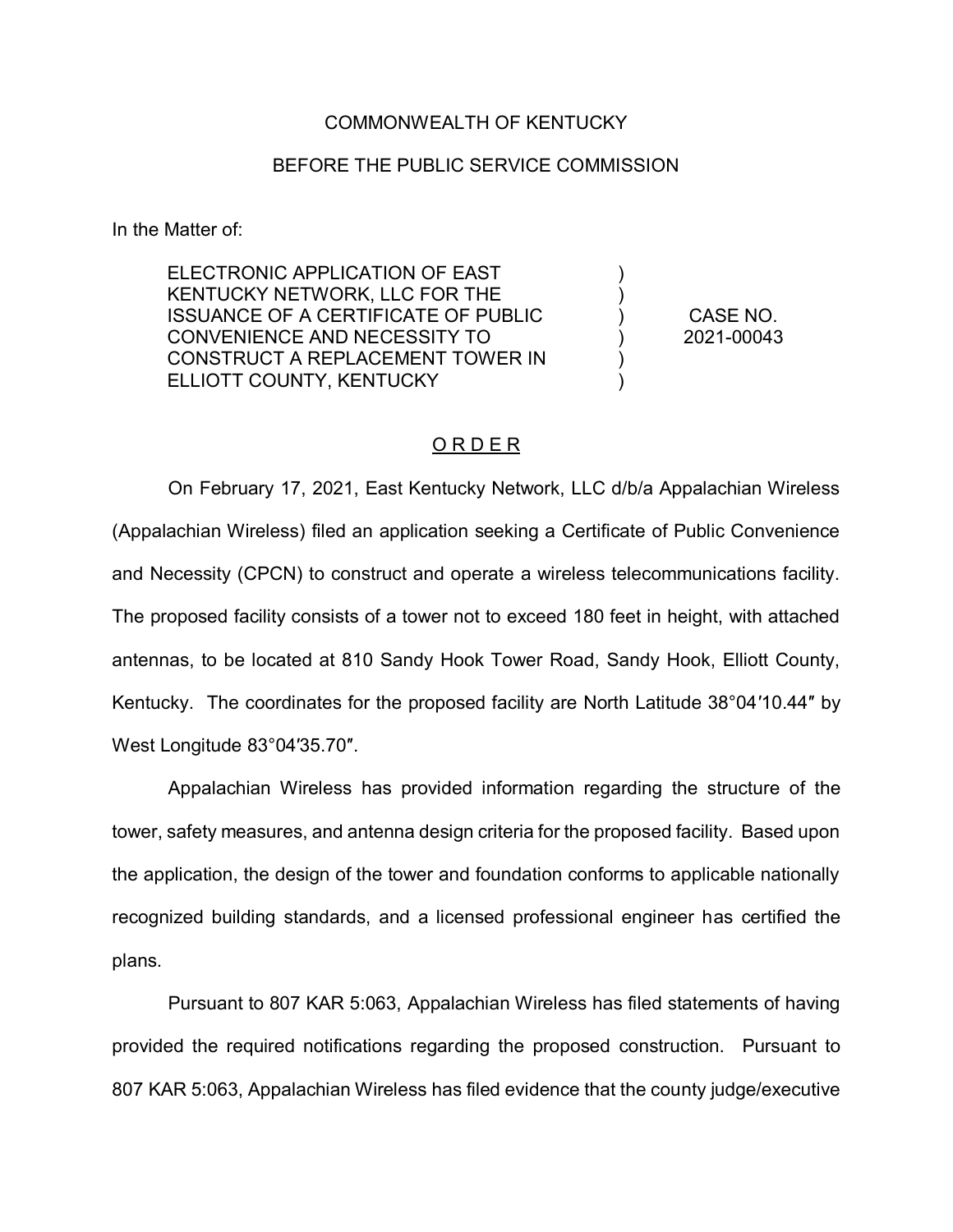and all property owners within 500 feet and contiguous to the cell site have been notified of the proposed construction. The notices solicited any comments and informed the recipients of their right to request intervention. As of the date of this Order, no public comments or requests for intervention have been received.

Appalachian Wireless filed applications with the Federal Aviation Administration (FAA) and the Kentucky Airport Zoning Commission (KAZC) seeking approval for the construction and operation of the proposed facility. Both applications are pending.

Having considered the evidence of record and being otherwise sufficiently advised, the Commission finds that Appalachian Wireless has demonstrated that a facility is necessary to provide adequate utility service and, therefore, a CPCN to construct the proposed facility should be granted.

Pursuant to KRS 278.280, the Commission is required to determine proper practices to be observed when it finds, upon complaint or on its own motion, that the facilities of any utility subject to its jurisdiction are unreasonable, unsafe, improper, or insufficient. To assist the Commission in its efforts to comply with this mandate, Appalachian Wireless should notify the Commission if the antenna tower is not used to provide service in the manner set out in the application and this Order. Upon receipt of such notice, the Commission may, on its own motion, institute proceedings to consider the proper practices, including removal of the unused antenna tower, which should be observed by Appalachian Wireless.

IT IS THEREFORE ORDERED that:

1. Appalachian Wireless is granted a CPCN to construct a wireless telecommunications facility. The proposed facility consists of a tower not to exceed 180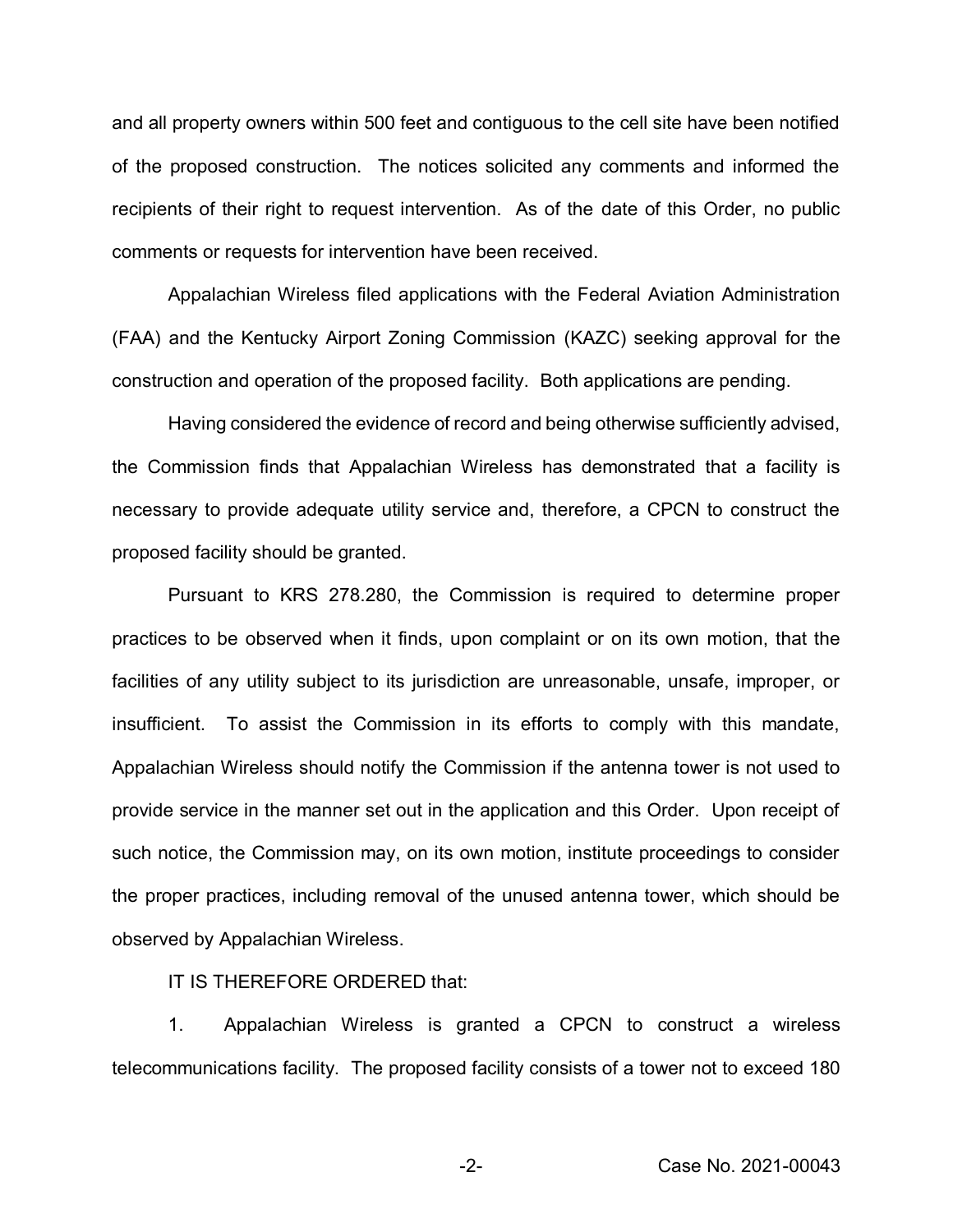feet in height, with attached antennas, to be located 810 Sandy Hook Tower Road, Sandy Hook, Elliott County, Kentucky. The coordinates for the proposed facility are North Latitude 38°04′10.44″ by West Longitude 83°04′35.70″.

2. Appalachian Wireless shall immediately notify the Commission in writing if, after the antenna tower is built and utility service is commenced, the tower is not used for three months in the manner authorized by this Order.

3. Appalachian Wireless shall file a copy of the final decision regarding the pending KAZC and FAA applications for the proposed construction within ten days of receiving a decision.

4. Documents filed, if any, in the future pursuant to ordering paragraphs 2 and 3 herein shall reference this case number and shall be retained in the post-case correspondence file.

5. This case is closed and removed from the Commission's docket.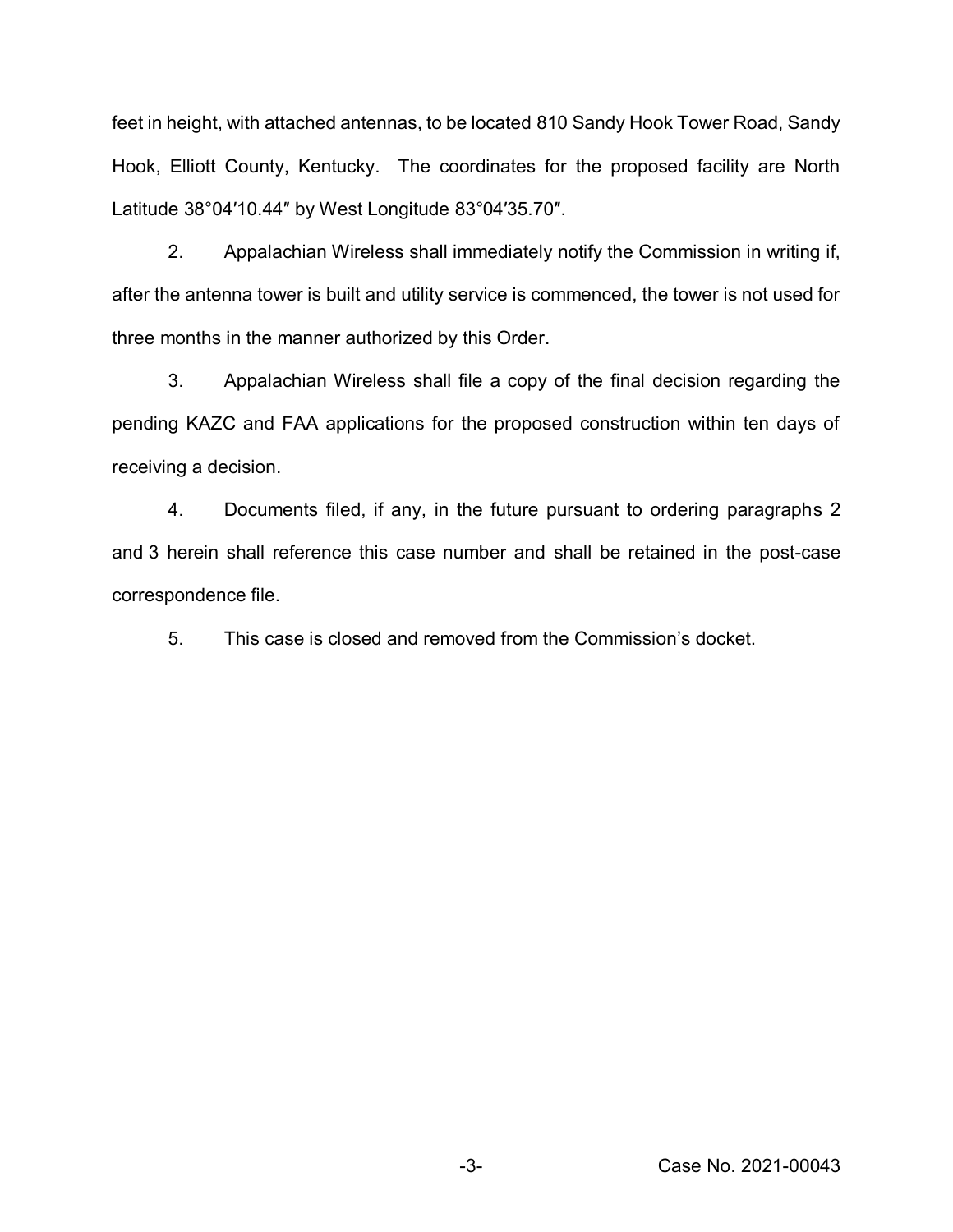By the Commission



ATTEST:

Bidwell

Executive Director

Case No. 2021-00043